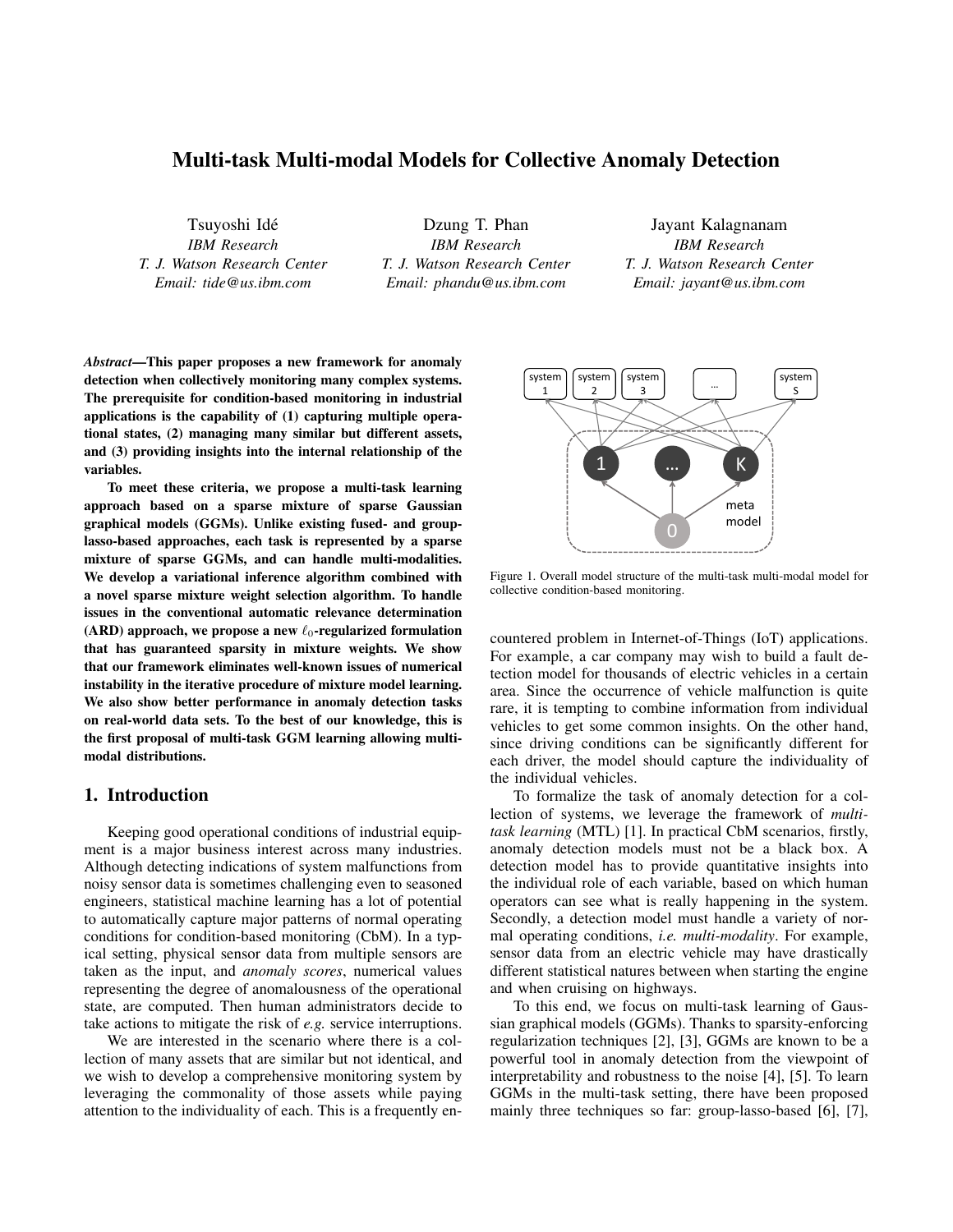[8], fused-lasso-based [9], [10], and Bayesian methods [11]. However, most of the existing studies aim at learning a single common graph across the tasks and are unable to handle multi-modal natures of the real world.

The main motivation of this paper is to extend existing work to be able to handle multi-modalities and to propose a practical framework for collective CbM. As illustrated in Fig. 1, our model lets all the  $S$  tasks (or systems) share the K sparse GGMs as a "pattern dictionary." The individuality of each task is represented by the mixture weights over those  $K$  patterns. The mixture weights and the  $K$  GGMs are learned from data based on a Bayesian formulation.

The contribution of this paper is threefold:

- The first proposal of a multi-task multi-modal GGM learning model.
- The first derivation of a variational Bayes algorithm having a guaranteed sparsity in *both* variable relationship *and* mixture weights.
- The first proposal of a practical CbM framework for a fleet of assets.

Regarding the second point, we propose a novel  $\ell_0$ regularized formulation for mixture weight determination. This indeed sheds a new mathematical light on the traditional notion of automatic relevance determination (ARD) [12], [13], [14] for Bayesian mixture models.

# 2. Problem setting

#### 2.1. Data and notations

We are given a training data set  $\mathcal{D} = \mathcal{D}^1 \cup ... \cup \mathcal{D}^S$ , where  $\mathcal{D}^s$  is the data set for the s-th system or *task* (the term task is used interchangeably with system in this paper). D is assumed to be collected under the normal conditions of the systems. Each  $\mathcal{D}^s$  is a set of  $N^s$  samples as

$$
\mathcal{D}^s = \{ \boldsymbol{x}^{s(n)} \in \mathbb{R}^M \mid n = 1, \dots, N^s \},\tag{1}
$$

where  $M$  is the dimensionality of the samples (or the number of sensors), which is assumed to be the same across the tasks. We let  $S$  be the total number of tasks and  $N = \sum_{s=1}^{S} N^s$  be the total number of samples. We use the superscript to represent the sample and task indexes. Vectors are represented with the bold face, *e.g.*  $x^{s(n)} =$  $(x_1^{s(n)},...,x_i^{s(n)},...,x_M^{s(n)})^\top$ , and matrices are represented with the sans serif face, *e.g.*  $\Lambda^k = (\Lambda^k_{i,j})$ . The elements of vectors and matrices are denoted with the subscripts. As outlined in Introduction, we use a mixture model to capture multi-modalities. Each mixture component is indexed typically by  $k$  (and sometimes  $l$ ), which appears either as the super- or subscript (see Sec. 3 for the detail).

#### 2.2. Anomaly score

Our goal is to compute the anomaly score for a (set of) new sample(s) observed in an arbitrary task. For a new sample  $x$  in the s-th task, following [15], we define the overall anomaly score as

$$
a^{s}(\boldsymbol{x}) = -\ln p^{s}(\boldsymbol{x} \mid \mathcal{D}), \qquad (2)
$$

up to unimportant additive and multiplicative constants, where  $p^{s}(\cdot|\mathcal{D})$  is the predictive distribution of the s-th task, which is to be learned based on the training data  $D$ (eventually given by Eq. (34)).

In addition to the overall anomaly score, we also define the variable-wise anomaly scores using the negative log conditional predictive distribution as

$$
a_i^s(\boldsymbol{x}) = -\ln p^s(x_i \mid \boldsymbol{x}_{-i}, \mathcal{D}), \tag{3}
$$

where  $a_i^s$  denotes the anomaly score for the *i*-th variable at the s-th task, and  $\mathbf{x}_{-i} \equiv (x_1, \ldots, x_{i-1}, x_{i+1}, x_M)^\top$ . To compute this, we need detailed information on the variable dependency. Unlike other outlier detection methods such as one-class support vector machines [16], GGMs provides a clear-cut way of computing the predictive conditional distribution. This is a major reason why we focus on GGMbased anomaly detection methods in this paper. As long as using GGM as a basic building block of the model, the conditional distribution can easily be obtained via the standard partitioning formula of Gaussians [13].

Since sensor data of industrial applications are very noisy in general, we are often interested in averaged anomaly scores over a sliding window. If we denote the window by  $\mathcal{D}_{\text{test}}$ , the averaged version of the anomaly scores are defined as

$$
a^{s}(\mathcal{D}_{\text{test}}^{s}) = -\frac{1}{|\mathcal{D}_{\text{test}}^{s}|} \sum_{\mathbf{x}^{s} \in \mathcal{D}_{\text{test}}^{s}} \ln p^{s}(\mathbf{x}^{s} | \mathcal{D}), \tag{4}
$$

$$
a_i^s(\mathcal{D}_{\text{test}}^s) = -\frac{1}{|\mathcal{D}_{\text{test}}^s|} \sum_{\mathbf{x}^s \in \mathcal{D}_{\text{test}}^s} \ln p^s(x_i \mid \mathbf{x}_{-i}^s, \mathcal{D}), \quad (5)
$$

where  $|\mathcal{D}_{\text{test}}^s|$  is the size of the set  $\mathcal{D}_{\text{test}}^s$ .

# 2.3. Motivating example

To fully understand the need for multi-task multi-modal models in real applications, consider a one-dimensional (1D) two-task example. To be specific, imagine we are monitoring two vehicles (two tasks) through the temperature (single variable) of a wheel axle of each car. In Fig. 2, the top row is for Vehicle 1 and the bottom row is for Vehicle 2. The histograms in the same row are all the same, showing the empirical distribution (*i.e.* ground truth) of the temperature. Since driving conditions should be different between Vehicle 1 and 2, the histogram for Vehicle 1 is different from that of Vehicle 2. Possibly due to weather conditions (rainy or not), it is likely for the temperature to have a bi-modal distribution. This is a simple example of multi-task and multi-modal situations.

To fit the empirical distribution, the figure compares three different approaches: multi-task and multi-modal (MTL-MM), non-MTL Gaussian mixture (GMM), and single-modal MTL models, corresponding to the columns.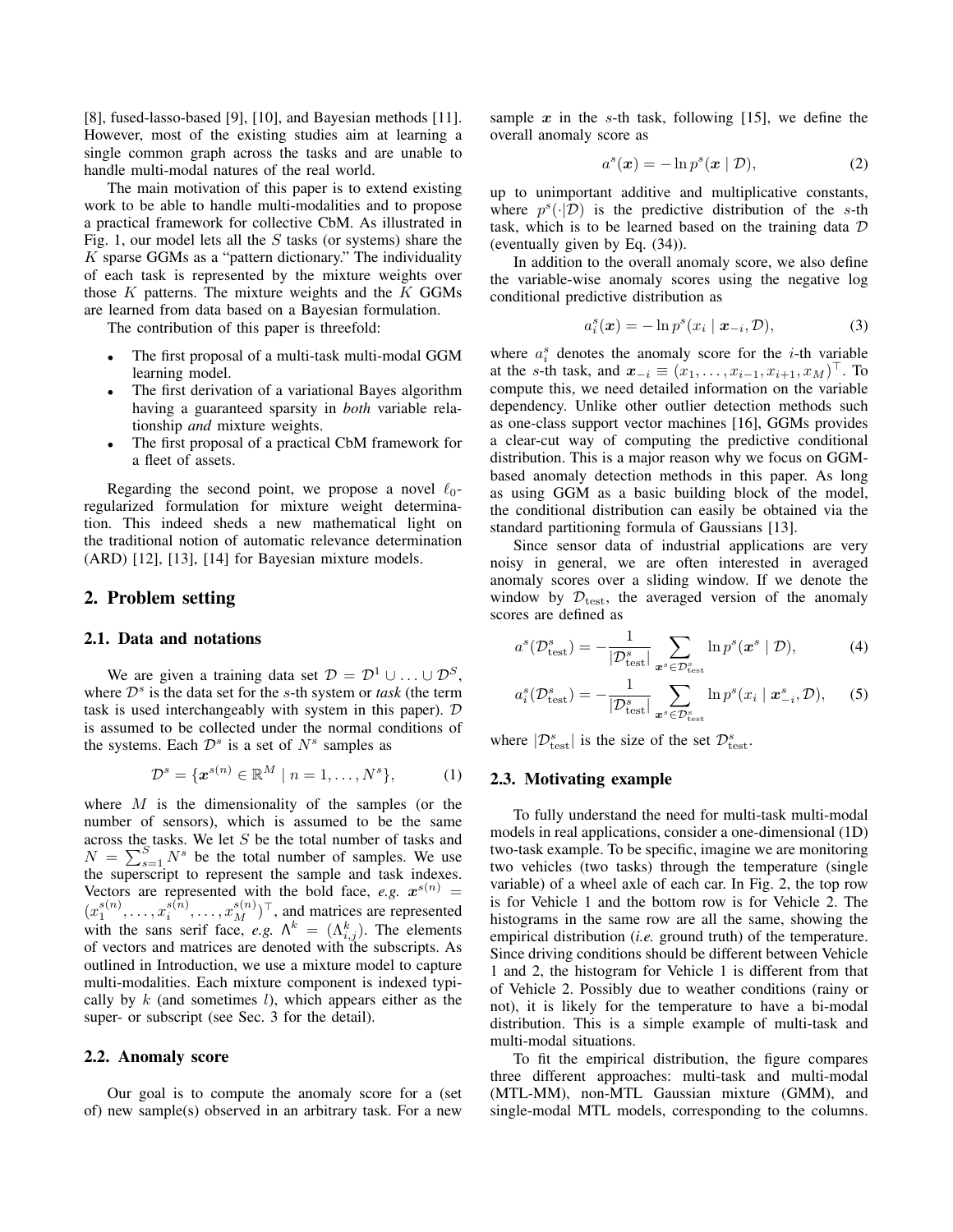

Figure 2. Example of multi-modal distributions with task-dependence. One variable  $(M = 1)$  and two task  $(S = 2)$  case is shown. The histograms show the empirical distribution (ground truth) and are fit by three different models: multi-task multi-modal (MTL-MM), standard Gaussian mixture (GMM), and multi-task learning (MTL) models. Only MTL-MM can capture the multi-modality in a task-dependent fashion.

The curves illustrate typical results of fitting. As shown in the figure, traditional non-MTL Gaussian mixture models (GMM; second column) disregard the individuality of the tasks, and existing GGM-based MTL models (third column) cannot handle the multi-modality since their goal is to find a single precision matrix on a task-wise basis. It is clear that these models lead to significant error in anomaly detection. Our goal is to develop a GGM-based MTL model that is capable of handling the multi-modality while taking advantage of task-relatedness. Although this is an illustration with a 1D model, we are interested in modeling *multivariate* systems, *i.e.*,  $M > 1$ .

#### 3. Multi-task sparse GGM mixture

To capture multiple operational states of the systems, we employ a novel probabilistic Gaussian mixture model featuring double sparsity: sparsity in the dependency structure of GGM and sparsity over the mixture components. This section focuses mainly on the former along with the overall framework.

### 3.1. Observation model and priors

We employ a Bayesian Gaussian mixture model having  $K$  mixture components. First, we define the observation model of the s-th task by

$$
p(\mathbf{x}^s \mid \mathbf{z}^s, \boldsymbol{\mu}, \boldsymbol{\Lambda}) \equiv \prod_{k=1}^K \mathcal{N}(\mathbf{x}^s \mid \boldsymbol{\mu}^k, (\boldsymbol{\Lambda}^k)^{-1})^{z_k^s}, \qquad (6)
$$

where  $\mu$  and  $\Lambda$  are collective notations representing  $\{\mu^k\}$ and  $\{\Lambda^k\}$ , respectively. Also,  $z^s$  is the indicator variable of cluster assignment. As usual,  $z_k^s$  $\sum$ cluster assignment. As usual,  $z_k^s \in \{0, 1\}$  for all s, and  $\frac{K}{k-1} z_k^s = 1$ .

We place the Gauss-Laplace prior on  $(\mu^k, \Lambda^k)$  and the categorical distribution on  $\overline{z}$ :

$$
p(\boldsymbol{\mu}^k, \boldsymbol{\Lambda}^k) = \mathcal{N}(\boldsymbol{\mu}^k | \boldsymbol{m}^0, (\lambda_0 \boldsymbol{\Lambda}^k)^{-1}) \operatorname{Lap}(\boldsymbol{\Lambda}^k | \rho), \quad (7)
$$

$$
\text{Lap}(\Lambda^k|\rho) \equiv \left(\frac{\rho}{4}\right)^{M^2} \exp\left(-\frac{\rho}{2} \|\Lambda^k\|_1\right),\tag{8}
$$

$$
p(\boldsymbol{z}^s | \boldsymbol{\pi}^s) = \prod_{k=1}^K (\pi_k^s)^{z_k^s} \text{ s.t. } \sum_{k=1}^K \pi_k^s = 1, \ \pi_k^s \ge 0, \qquad (9)
$$

where  $\|\Lambda^k\|_1 = \sum_{i,j} |\Lambda_{i,j}^k|$ . The parameter  $\pi^s$  is determined as a part of the model while  $\rho, \lambda_0, m^0$  are given constants. From these equations, we can write down the complete likelihood as

$$
P(\mathcal{D}, \mathsf{Z}, \Lambda, \mu \mid \boldsymbol{\pi}) \equiv \prod_{k=1}^{K} p(\boldsymbol{\mu}^{k}, \Lambda^{k})
$$

$$
\times \prod_{s=1}^{S} \prod_{n=1}^{N^{s}} p(\boldsymbol{z}^{s(n)} | \boldsymbol{\pi}^{s}) p(\boldsymbol{x}^{s(n)} | \boldsymbol{z}^{s(n)}, \mu, \Lambda), \quad (10)
$$

where  $z^{s(n)}$  is the cluster assignment variable for the *n*-th sample in the s-th task.  $\pi$  and Z are collective notations for  $\{\pi^s\}$  and  $\{z_k^{s(n)}\}$  ${k^{(n)}}$ }, respectively.

Note that  $\{\mu^k\}$  and  $\{\Lambda^k\}$  are *not* task-specific and shared by all the tasks. It is the cluster assignment probability  $\pi^s$  that reflects the individuality of the tasks. Thus  $\pi^s$  can be used as the *signature* of the s-th task.

### 3.2. Variational Bayes inference

A general goal of Bayesian formulations is to find the posterior distributions. We leverage the variational Bayes (VB) approach [13] to get a tractable algorithm. The central assumption of VB is that the posterior distribution has a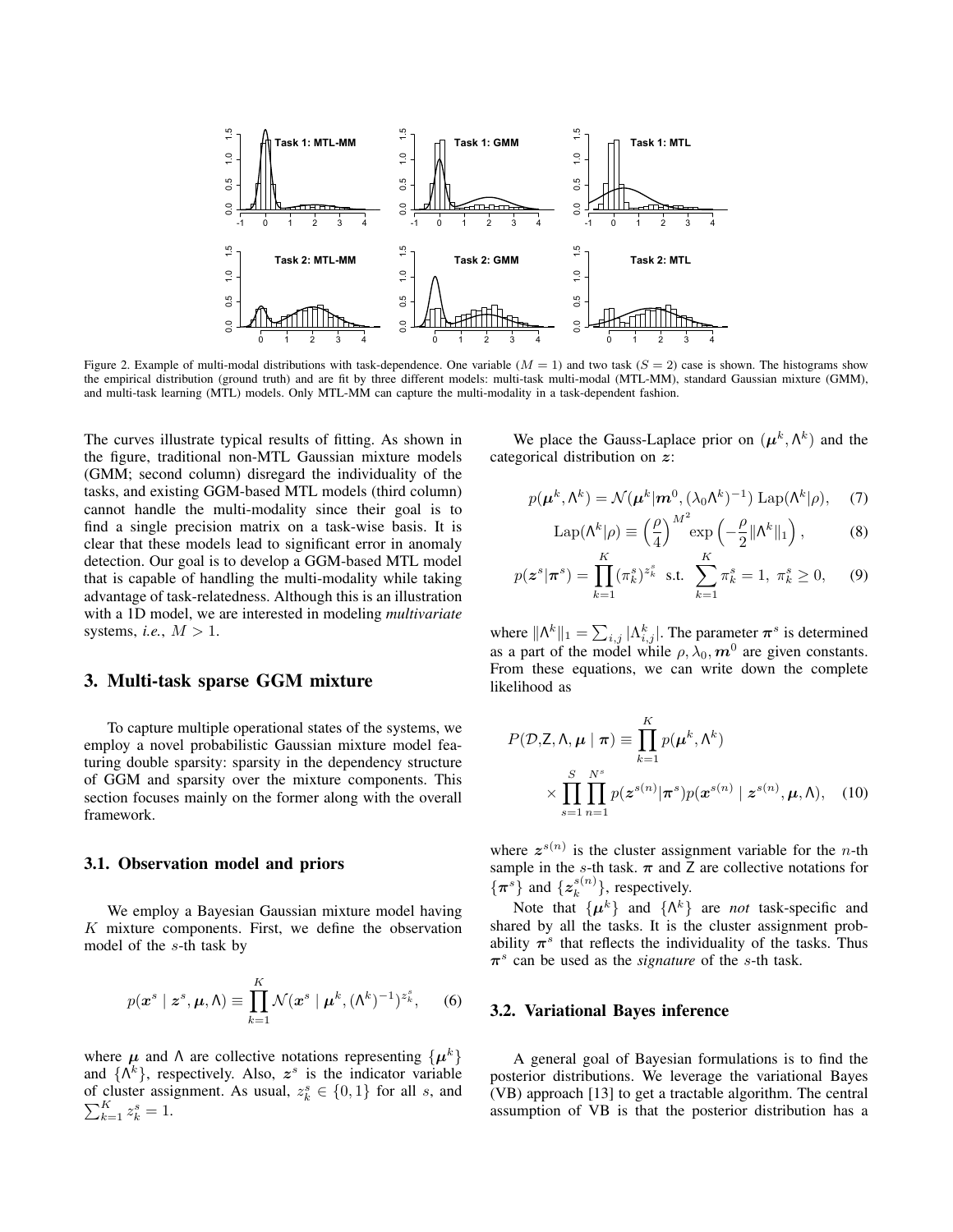factorized form. In this case, we assume the categorical distribution for Z and the *Gauss-delta* distribution for  $(\mu, \Lambda)$ :

$$
q(\mathbf{Z}) = \prod_{s=1}^{S} \prod_{n=1}^{N^s} \prod_{k=1}^{K} (r_k^{s(n)})^{z_k^{s(n)}},
$$
\n(11)

$$
q(\boldsymbol{\mu}, \boldsymbol{\Lambda}) = \prod_{k=1}^{K} \mathcal{N}(\boldsymbol{\mu}^{k} | \boldsymbol{m}^{k}, (\lambda_{k} \boldsymbol{\Lambda}^{k})^{-1}) \delta(\boldsymbol{\Lambda}^{k} - \bar{\boldsymbol{\Lambda}}^{k}), \quad (12)
$$

where  $\delta(\cdot)$  is Dirac's delta function and  $\{r_k^{s(n)}\}$  $_{k}^{s(n)},$   $\bm{m}^{k},$   $\lambda_{k},$   $\bar{\mathsf{\Lambda}}^{k}\}$ are model parameters to be learned. We combine VB analysis for  $\{Z, \mu, \Lambda\}$  with point estimation for the mixture weight  $\pi^s$ .

In the VB formulation, the model parameters  $\{m^k, \lambda_k, \bar{\Lambda}^k\}$  are determined so that the Kullback-Leibler (KL) divergence between  $q(\text{Z})q(\mu, \Lambda)$  and  $P(\mathcal{D}, \text{Z}, \Lambda, \mu | \pi)$ is minimized. It is well-known [13] that minimization of the KL divergence leads to extremely simple iterative equations:

$$
\ln q(\mathbf{Z}) = \mathbf{c} + \langle \ln P(\mathcal{D}, \mathbf{Z}, \mathbf{A}, \boldsymbol{\mu} | \boldsymbol{\pi}) \rangle_{\mathbf{A}, \boldsymbol{\mu}}, \qquad (13)
$$

$$
\ln q(\mathbf{\Lambda}, \mathbf{\mu}) = \mathbf{c} + \langle \ln P(\mathcal{D}, \mathbf{Z}, \mathbf{\Lambda}, \mathbf{\mu} | \boldsymbol{\pi}) \rangle_{\mathbf{Z}}, \qquad (14)
$$

where c. symbolically represents an unimportant constant,  $\langle \cdot \rangle_{\Lambda,\mu}$  is the expectation w.r.t.  $q(\mu,\Lambda)$ , and  $\langle \cdot \rangle_Z$  is the expectation w.r.t.  $q(\mathsf{Z})$ .

To compute these expectations, we need to know the value of  $\pi$ . In the proposed VB framework, an optimization problem to determine  $\pi$  is solved alternately with Eqs. (13) and (14) until convergence. We will discuss the details in Section 4.

# 3.3. VB iterative equations

Now let us find explicit expressions of the VB equations (13) and (14). Given  $\{m^k, \lambda_k, \bar{\Lambda}^k\}$  and an initialized  $\pi^s$ , the first VB equation (13) gives

$$
\ln r_k^{s(n)} \leftarrow \ln \left\{ \pi_k^s \mathcal{N}(\boldsymbol{x}^{s(n)} \mid \boldsymbol{m}^k, (\bar{\Lambda}^k)^{-1}) \right\} - \frac{M}{2\lambda_k} \quad (15)
$$

$$
r_k^{s(n)} \leftarrow \frac{r_k^{s(n)}}{\sum_{l=1}^k r_l^{s(n)}}. \quad (16)
$$

To get the first equation, we calculated the expectation w.r.t.  $\mu^k$  and  $\Lambda^k$  using the expression of Eq. (12). The second equation is due to the normalization condition  $\sum_k \pi_k^s = 1.$ 

To solve the second VB equation (14), we first decompose the posterior as  $q(\mu, \Lambda) = q(\mu | \Lambda) q(\Lambda)$ . For  $q(\mu^k | \Lambda^k)$ ,

by arranging the terms of  $\langle \ln P \rangle$ <sub>Z</sub> related to  $\mu^k$ , we readily get

$$
N_k \leftarrow \sum_{s=1}^{S} \sum_{n=1}^{N^s} r_k^{s(n)},
$$
\n(17)

$$
\bar{x}^{k} \leftarrow \frac{1}{N_{k}} \sum_{s=1}^{S} \sum_{n=1}^{N^{s}} r_{k}^{s(n)} \boldsymbol{x}^{s(n)},
$$
 (18)

$$
\lambda_k \leftarrow \lambda_0 + N_k, \tag{19}
$$

$$
\boldsymbol{m}^k \leftarrow \frac{1}{\lambda_k} (\lambda_0 \boldsymbol{m}^0 + N_k \bar{\boldsymbol{x}}^k), \tag{20}
$$

given  $\{\Lambda^k, r_k^{s(n)}\}$  $\genfrac{\{}{\}}{0pt}{}{s(n)}{k}.$ 

For  $q(\Lambda)$ , the VB equation does not have an analytic solution. We instead find the mode of  $\ln q(\Lambda)$  by solving

$$
\bar{\Lambda}^k \leftarrow \arg \max_{\Lambda^k} \left\{ \ln |\Lambda^k| - \text{Tr}(\Lambda^k \mathsf{Q}^k) - \frac{\rho}{N_k} \|\Lambda^k\|_1 \right\}, \tag{21}
$$

with

$$
\Sigma^{k} \leftarrow \frac{1}{N_k} \sum_{s=1}^{S} \sum_{n=1}^{N^s} r_k^{s(n)} \boldsymbol{x}^{s(n)} \boldsymbol{x}^{s(n) \top} - \bar{\boldsymbol{x}}^k (\bar{\boldsymbol{x}}^k)^\top \qquad (22)
$$

$$
\mathbf{Q}^k \leftarrow \Sigma^k + \frac{\lambda_0}{\lambda_k} (\bar{\boldsymbol{x}}^k - \boldsymbol{m}^0) (\bar{\boldsymbol{x}}^k - \boldsymbol{m}^0)^\top. \tag{23}
$$

As shown in [2], the objective function in Eq. (21) is convex. This means that the posterior  $q(\Lambda)$  is guaranteed to be unimodal, and approximating  $q(\Lambda)$  by the delta function is reasonable.

As stated earlier, the VB iterative equations (15)-(23) are combined with point-estimation of  $\pi^s$ . The next section discusses the details of the approach.

#### 4. Sparse mixture weight selection

This section introduces a novel formulation to find a sparse solution for  $\{\pi^s\}.$ 

#### 4.1. Conventional ARD approach

To determine  $\pi$ , the conventional VB formulation [13] maximizes  $\langle \ln P(D, Z, \Lambda, \mu|\pi) \rangle_{\Lambda, \mu, Z}$  under the normalization condition. With Eqs.  $(9)$  and  $(10)$ , we readily have

$$
\langle \ln P(\mathcal{D}, \mathsf{Z}, \Lambda, \boldsymbol{\mu} | \boldsymbol{\pi}^s) \rangle_{\Lambda, \boldsymbol{\mu}, \mathsf{Z}} = \mathbf{c}.\ + \sum_{n=1}^{N^s} \sum_{k=1}^K \langle z_k^{s(n)} \rangle_{\mathsf{Z}} \ln \pi_k^s
$$

as a function of  $\pi^s$ . The expectation is computed using Eq. (11) as  $\langle z_k^{s(n)} \rangle$  $\binom{s(n)}{k}$ z =  $r_k^{s(n)}$  $k^{s(n)}$ . Now the optimization problem we solve reads

$$
\max_{\boldsymbol{\pi}^s} \sum_{k=1}^K c_k^s \ln \pi_k^s \quad \text{s.t.} \quad \|\boldsymbol{\pi}^s\|_1 = 1,\tag{24}
$$

where  $\|\pi^s\|_1$  is the  $\ell_1$  norm of  $\pi^s$ , and we defined

$$
c_k^s \equiv \frac{1}{N^s} \sum_{n=1}^{N^s} r_k^{s(n)}
$$
 (25)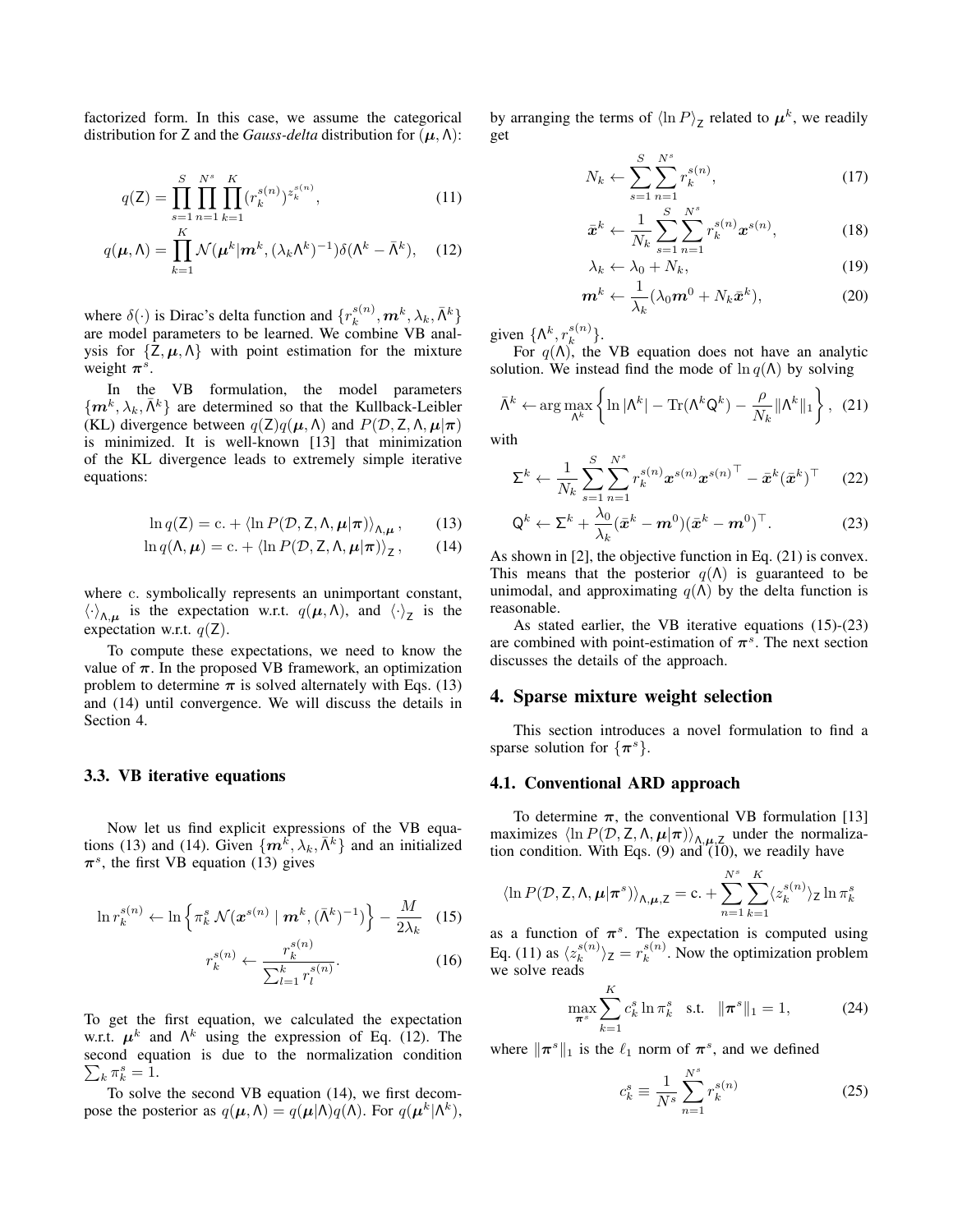so  $\sum_{k=1}^{K} c_k^s = 1$  holds.

By introducing a Lagrange multiplier for the constraint  $\|\boldsymbol{\pi}^s\|_1 = 1$ , it is straightforward to show that the optimal solution  $\pi^{s*}$  is given by

$$
\pi_k^{s*} = c_k^s. \tag{26}
$$

As discussed in [14], when combined with a small threshold value below which  $\pi_k^s$  is regarded as zero, the problem (24) often gives a sparse solution, which is sometimes referred to as an instance of the automatic relevance determination (ARD). However,  $\pi_k^s$  cannot be mathematically zero because of the logarithm function. This means that the sparsity is governed by the heuristically provided numerical threshold and the convergence of the VB algorithm may depend on chance. In fact, the conventional VB iterative algorithm is known to be sometimes numerically unstable. This can be a serious issue especially in the multitask anomaly detection scenario since we need to manage S different anomaly detection models at once.

Keeping this fundamental limitation of the conventional VB formulation in mind, we introduce a new formulation for sparse mixture weight selection in the next subsection.

#### 4.2. Convex mixed-integer programming approach

To achieve sparsity in a mathematically well-defined fashion in (24), *first*, we explicitly impose regularization on  $\pi^s$ . Similarly to the Laplace prior on  $\Lambda^k$ , let us formally assume that  $\pi^s$  has a prior in the form of  $p(\pi^s) \sim$  $\exp(-\tau \|\boldsymbol{\pi}^s\|_0/N^s)$ , where  $\|\cdot\|_0$  denotes the  $\ell_0$ -norm (the number of nonzeros), and  $\tau > 0$  is a constant assumed to be given. The optimization problem now looks like:

$$
\max_{\boldsymbol{\pi}^s} \left\{ \sum_{k=1}^K c_k^s \ln \pi_k^s - \tau \|\boldsymbol{\pi}^s\|_0 \right\} \text{ s.t. } \|\boldsymbol{\pi}^s\|_1 = 1. \tag{27}
$$

Obviously, the solution (26) is recovered when  $\tau = 0$ . Note that we cannot use the  $\ell_1$  norm here because of the constraint  $\|\boldsymbol{\pi}^s\|_1 = 1.$ 

*Second*, we formally define the notion of  $\epsilon$ -sparsity:

**Definition 1.** For a given small  $\epsilon$ , a vector x is called an  $\epsilon$ -sparse solution if many elements satisfy  $|x_i| \leq \epsilon$ .

*Third* and finally, we modify the problem (27) into a convex mixed-integer programming (MIP) to get an  $\epsilon$ -sparse solution:

$$
\max_{\pi^s, y^s} \sum_{k=1}^K \{c_k^s \ln \pi_k^s - \tau y_k^s\} \text{ s.t. } \sum_{k=1}^K \pi_k^s = 1, \ny_k^s \ge \pi_k^s - \epsilon, \ y_k^s \in \{0, 1\} \text{ for } k = 1, ..., K, (28)
$$

where  $0 < \epsilon \ll 1$  is another constant controlling the sparsity.  $y^s$  plays a role of indicator variable of  $\pi^s$ . Notice that the inequality constraint  $y_k^s \geq \pi_k^s - \epsilon$  grantees that  $y_k^s = 1$  when  $\pi_k^s > \epsilon$  and  $y_k^s = 0$  when  $\pi_k^s \leq \epsilon$ . The latter follows from the fact that  $y_k^s = 1$  gives a smaller objective value and can be ignored when seeking an optimal solution. Thus we see that  $\|\boldsymbol{\pi}^s\|_0$  is equal to  $\sum_{k=1}^K y_k^s$ .

We also see that the problem  $(28)$  is convex. By directly calculating the second derivative w.r.t.  $\pi^s$  and  $y^s$ , we see that the Hessian is a  $2K \times 2K$  diagonal matrix whose diagonal element is either  $-c_k^s/(\pi_k^s)^2$   $(k = 1, ..., K)$  or 0. Since  $c_k^s > 0$ , the Hessian is negative semi-definite. Also, all decision variables are bounded in  $[0, 1]$ , and every constraint is linear. Thus the problem (28) is a convex mixed-integer programming with a bounded polyhedron feasible set.

Since  $\epsilon$  is just an explicit representation of the threshold value that has been used heuristically [13] and the objective function is dominated by the first term when  $\tau \geq 0$  is small, we conclude that the problem (28) is a mathematically welldefined surrogate of the original (24).

Let us formally summarize the above discussion:

Theorem 1 (Convex MIP mixture weight selection).

- (i) *The problem* (28) *is a convex mixed-integer programming with a bounded polyhedron feasible set.*
- (ii) *The problem* (28) *generates an -sparse solution for a suitable selection of* τ *.*
- (iii) *There exist small enough positive numbers*  $\tau$  *and*  $\epsilon$ *such that* (26) *is a solution of* (28)*.*

# 4.3. Solving Eq. (28)

Although solving MIP generally involves exhaustive combinatorial search and thus computationally very expensive, we can derive an efficient algorithm for the problem (28). The strategy is simple. We find a solution of (28) for each value of  $\sum_k y_k^s$ , and pick the best one from them. This is a practical approach since  $K$  is on the order of 10 in most CbM scenarios. In this subsection, we illustrate the outline of the approach. For proofs and more detailed discussions, the reader can refer to our companion paper [17].

Without loss of generality, we can assume that  ${c_k^s}$  have been sorted in increasing order,  $c_1^s \leq \cdots \leq c_K^s$ . Since the objective is symmetric w.r.t.  $k$ , in order to remove duplicated solutions, we also assume  $\pi_i^s \leq \pi_j^s$ , when  $c_i^s = c_j^s$  and  $i < j$ . In that case, since we are solving a maximization problem, we intuitively expect that, for a given  $K_0 \equiv K - \sum_k y_k^s$ ,

$$
y_1^s = \dots = y_{K_0}^s = 0, \ \ y_{K_0+1}^s = \dots = y_K^s = 1
$$
 (29)

because this choice keeps as many larger  $c_k^s$ 's as possible. Based on this, we can eliminate  $y^s$  from (28) to define a  $K_0$ -specific problem:

$$
\max_{\pi^s} \sum_{k=1}^K c_k^s \ln \pi_k^s \text{ s.t. } \sum_{k=1}^K \pi_k^s = 1,\pi_k^s \le \epsilon \text{ for } k = 1, ..., K_0.
$$
\n(30)

To find the optimality condition, we define the Lagrange function as

$$
\mathcal{L}(\boldsymbol{\pi}^s, \boldsymbol{\alpha}^s, \eta^s) \equiv \sum_{k=1}^K c_k^s \ln \pi_k^s - \eta^s \sum_{k=1}^K \pi_k^s - \sum_{k=1}^{K_0} \alpha_k^s (\epsilon - \pi_k^s),
$$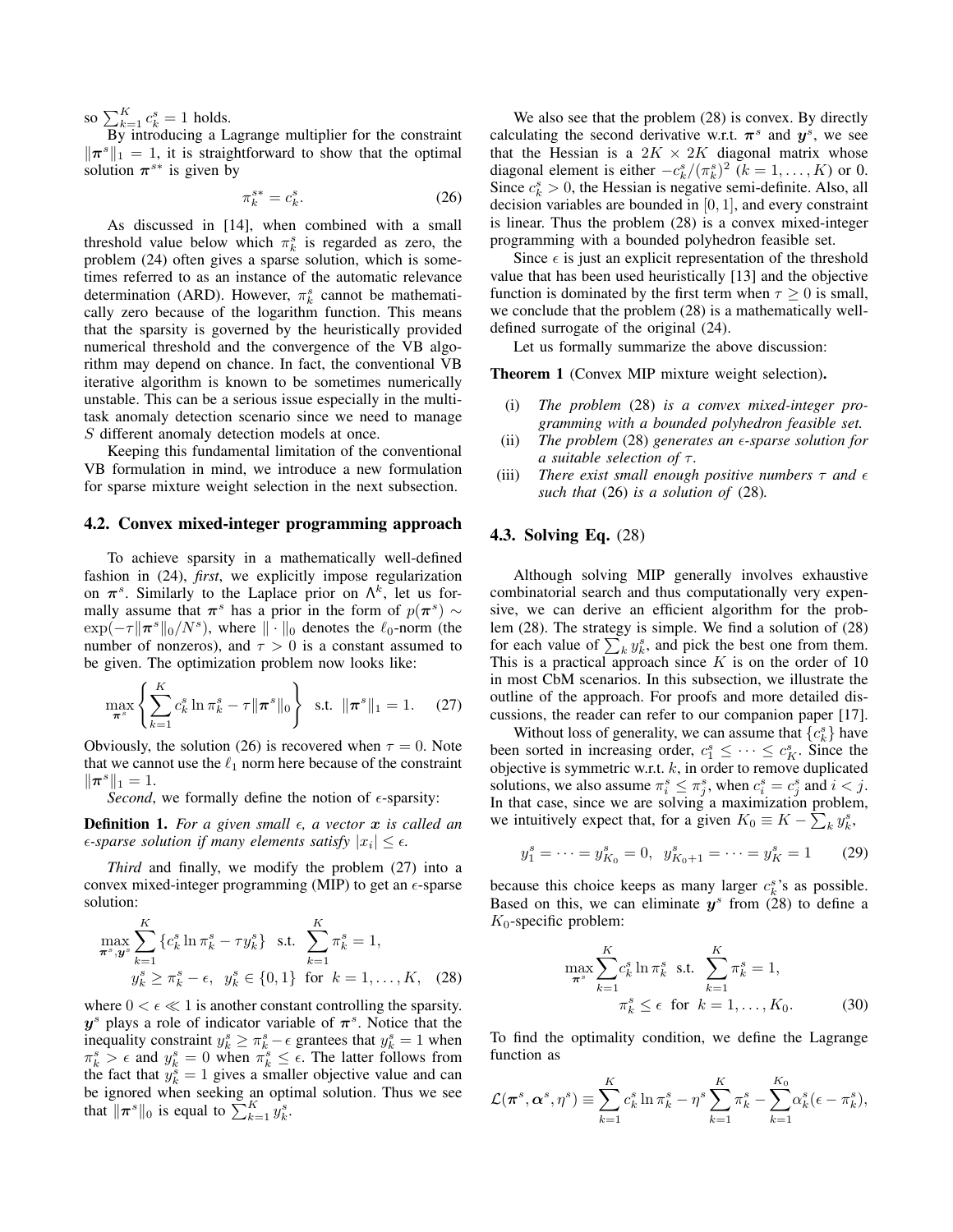where  $\{\alpha_k^s\}$  and  $\eta^s$  are Lagrange's multipliers. By differentiating  $\mathcal L$  w.r.t.  $\pi^s$ , we have the Karush-Kuhn-Tucker (KKT) conditions for the problem (30):

$$
\frac{c_k^s}{\pi_k^s} = \begin{cases} \eta^s + \alpha_k^s, & k \le K_0 \\ \eta^s, & k > K_0, \end{cases}
$$
 (31)

$$
\alpha_k^s(\epsilon - \pi_k^s) = 0, \ \alpha_k^s \ge 0 \ \text{for} \ k \le K_0. \tag{32}
$$

This leads to the solution for the assumed  $K_0$ :

$$
\pi_k^{s*}(K_0) = \begin{cases} \epsilon, & k \le K_0, \ c_k^s \ge \epsilon \eta^s, \\ \frac{c_k^s}{\eta^s}, & \text{otherwise,} \end{cases}
$$
 (33)

where the condition  $c_k^s \geq \epsilon \eta^s$  comes from  $\alpha_k^s \geq 0$ . The multiplier  $\eta^s$  is determined so  $\sum_{k=1}^K \pi_k^s = 1$ . It is easy to verify that Eq. (33) satisfies the KKT conditions. For more mathematical details, see our companion paper [17].

The solution  $\pi_k^{s*}(K_0)$  is computed for different  $K_0$ 's, and we pick the one which gives the maximum objective value of Eq. (28) (not (30)). The computational cost to find the solution is on the order of  $K^2$  in the worst case.

### 4.4. Algorithm summary and remarks

Equations (15)-(23) and (28) are iteratively computed for all the components  $k$  and the tasks  $s$  until convergence. Notice that the equation for  $\bar{\Lambda}^k$  preserves the original  $\ell_1$ regularized GGM formulation [3]. We see that the fewer samples a cluster have, the more the  $\ell_1$  regularization is applied due to the  $\rho/N^k$  term. This means that we do not trust samples assigned to minor clusters too much. To solve this, we can use, *e.g.*, the graphical lasso algorithm [3].

Once all the model parameters are found, with  $A^k \equiv$  $\frac{\lambda_k}{1+\lambda_k} \bar{\Lambda}^k$  the predictive distribution is given by

$$
p^{s}(\boldsymbol{x}^{s}|\mathcal{D}) = \sum_{k=1}^{K} \pi_{k}^{s} \int d\boldsymbol{\mu}^{k} \int d\Lambda^{k} \mathcal{N}(\boldsymbol{x}^{s}|\boldsymbol{\mu}^{k}, (\Lambda^{k})^{-1}) q(\boldsymbol{\mu}^{k}, \Lambda^{k}),
$$

$$
= \sum_{k=1}^{K} \pi_{k}^{s} \mathcal{N}(\boldsymbol{x}^{s} | \boldsymbol{m}^{k}, (\mathsf{A}^{k})^{-1}). \tag{34}
$$

Algorithm 1 summarizes the proposed MTL-MM algorithm. To initialize  $\{m^k, \bar{\Lambda}^k\}$ , in the context of industrial CbM, one reasonable approach is to disjointly partition each data along the time axis as  $\mathcal{D}^s = \mathcal{D}_1^s \cup \mathcal{D}_2^s \dots$  and apply the graphical lasso algorithm [3] on each. For data sets of i.i.d. samples, on the other hand, k-means clustering [13] can be used to get  $\{m^k\}$ , followed by graphical lasso for  $\{\Lambda^k\}$ . The initial number of mixture components K should be large enough to be able to automatically find an optimal number of non-empty clusters,  $K' < K$ . For standardized data,  $\lambda_0 = 1$  and  $m^0 = 0$  are a reasonable choice. For the MIP parameters,  $\tau$  can be a value in  $(0, 1]$  such as 0.1. Since  $\epsilon$  has the meaning of minimum resolution of mixture weight (the probability to find a sample in the cluster), a value such as  $10^{-5}$  should be reasonable. Virtually the only parameter to be determined via cross-validation is  $\rho$ . In the context of anomaly detection,  $\rho$  is determined so a performance metric

| Algorithm 1 Multi-task multi-modal GGM |  |
|----------------------------------------|--|
|----------------------------------------|--|

```
procedure MTL-MM(D, \lambda_0, \boldsymbol{m}^0, \rho, \epsilon,\tau)
       Initialize \{(\boldsymbol{m}^k, \Lambda^k)\}Set \pi_k^s = \frac{1}{K}, \lambda_k = \lambda_0 + \frac{N}{K} for all k, srepeat
             for s \leftarrow 1, S do
                    for n \leftarrow 1, N^s do
                           for k \leftarrow 1, K do
                                  r_k^{s(n)} \leftarrow Eq. (15)
                           end for
                           r_k^{s(n)} \leftarrow r_k^{s(n)}\binom{s(n)}{k} / \sum_{l=1}^{K} r_l^{s(n)}l
                    end for
             end for
             for k \leftarrow 1, K do
                    for s \leftarrow 1, S do
                           \pi_k^s \leftarrow \text{Eq. (28)}end for
                     N_k \leftarrow \sum_{s=1}^S \sum_{n=1}^{N^s} r_k^{s(n)}\lambda_k \leftarrow \frac{\sum_{s=1}^{N} \sum_{n=1}^{n} k}{\lambda_k + \lambda_0 + N_k}m^k \leftarrow Eq. (20)
                    \bar{\Lambda}^k \leftarrow Eq. (21)
             end for
       until convergence
return \{\boldsymbol{\pi}^s\} and \{\boldsymbol{\mu}^k, \Lambda^k, \lambda_k\}end procedure
```
such as the AUC (area-under-curve) and the F-measure is maximized.

# 5. Related work

In the context of anomaly detection, there are three lines of research relevant to the present work: MTL for anomaly detection, Gaussian mixture models, and MTL for GGM.

As explained in Introduction, the original concept of MTL is highly tempting for anomaly detection, since anomaly samples are always limited. In fact, there are a number of studies [18], [19], [20] to attempt to pursue MTLbased anomaly detection. However, with these methods, it is not straightforward to compute variable-wise contributions and obtain insights into the internal dependency of multivariate systems, which are an integral part of the practical requirements.

Gaussian mixture models have been used in a wide variety of applications, and numerous prior studies exist *e.g.* [10], [15], [21]. However, little is known about how to extend them to MTL in the context of anomaly detection.

Finally, MTL-based sparse GGM learning has been one of the recent hot topics in the machine learning and statistics communities [6], [7], [8], [9], [10], [11]. An MTL-like setting has also been discussed in the context of anomaly detection [5]. However, few of them focus on the multimodality, which is critical in many real industrial applications, especially in anomaly detection.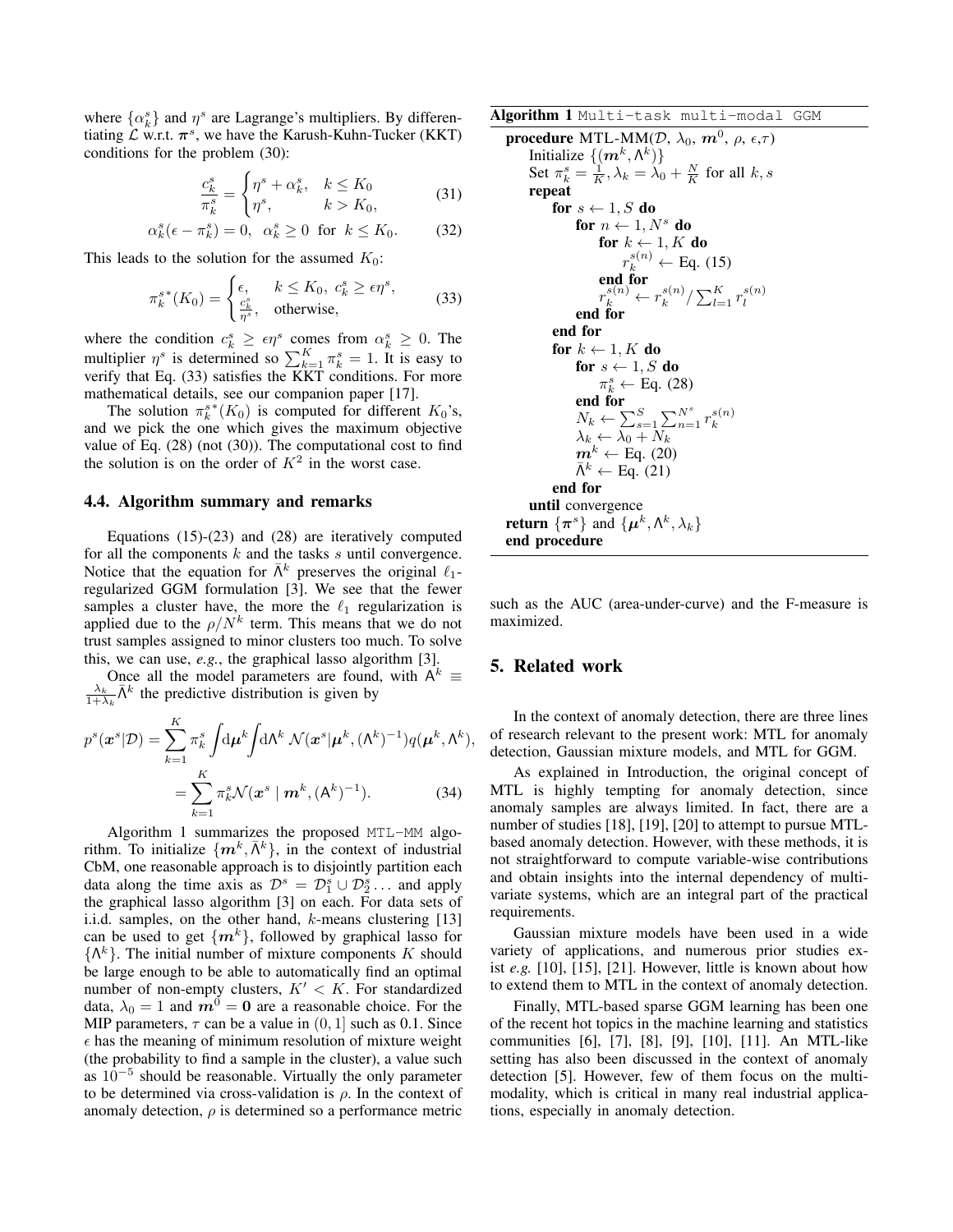

Figure 4. Learned precision matrices. (a) Conventional ARD approach. (b) Proposed MIP approach. Mixture weights are also described on the graphs. See Sec. 6.1.

### 6. Experiments

This section shows the utility of the proposed multi-task multi-modal framework with the convex MIP-based mixture weight selection. We first demonstrate a better convergence of the convex MIP formulation of the mixture weights. We then test performance in anomaly detection using synthetic and real-world data.

# 6.1. Comparison with conventional ARD approach

To test the convex MIP formulation for the mixture weight, we generated a 4-variate  $(M = 4)$  synthetic data set. Since Eq. (28) is solved independently for each task s, we simply set  $S = 1$  in this subsection (thus the superscript  $s$  will be dropped for now). We randomly generated  $N = 3800$  samples with three component Gaussian mixture with  $\pi = (0.4, 0.3, 0.3)^{\top}$ . The first component has the mean  $(5, 0, 0, 5)$ , while both of the second and third components share the same mean of  $(0, 5, 5, 0)$ <sup>T</sup>. The precision matrices for these components are shown in Fig. 3.

For initialization, as mentioned in Sec. 4.4, we split the data set into  $K = 10$  disjoint blocks, and learn the precision matrix using the graphical lasso algorithm. We chose parameters as  $\rho = 0.01, \tau = 0.25, \epsilon = 10^{-4}$ . In the conventional ARD approach (Eq. (26)), we removed components once  $\pi_k < \epsilon$  is satisfied during the iteration. In the proposed MIP method, all the  $K$  components are kept during the iteration, and those having  $\pi_k < \epsilon$  are removed from the model upon convergence.

Figure 4 shows learned precision matrix (in terms of the partial correlation coefficients) and their mixture weights. We see that the proposed method precisely converged into



Figure 5. Log likelihood towards convergence. The conventional approach ("regular") fails to find the ground truth. See Sec. 6.1.

the ground truth  $(K' = 3)$  in spite of the initial number of components,  $K = 10$ , but the conventional approach produced two spurious components. This is one manifestation of numerical instabilities of the conventional ARD method.

To get further insights, we monitored the log likelihood as a function of the number of iterations, as shown in Fig. 5. We see that the proposed MIP formulation found the optimal solution much quicker, while the conventional approach gets stuck with a local minimum. The smooth curve of the conventional approach suggests that the conventional algorithm strongly encourages convergence by forcing smaller components to be even smaller. Although Fig. 5 is just for one instance, in our repeated experiments with different random number seeds for the data, the conventional approach produced a noticeably worse solution in most cases.

In the proposed MTL framework, the most expensive step is to learn  $\{\Lambda^k\}$  (Eq. (21)). Although the MIP equation (28) incurs more computational cost than the conventional one per se, the total computational cost per one iteration is dominated by Eq. (21). Thus the smaller the number iterations, the faster we reach the solution. We conclude that the proposed convex MIP-based mixture weight selection approach is faster and more stable than the conventional ARD approach.

### 6.2. Multi-modal graph learning: synthetic data

To illustrate how MTL-MM works, we compare the proposed method with two alternatives that can learn sparse and thus interpretable dependency structures in the MTL setting: the group graphical lasso (ggl) and fused graphical lasso (fgl) algorithms [9]. These methods find task-wise precision matrices  $\{A^s\}$  by maximizing

$$
\sum_{s=1}^{S} N^s \left\{ \ln |\Lambda^s| - \text{Tr}(\hat{S}^s \Lambda^s) \right\} - \sum_{s=1}^{S} \eta_1 \|\Lambda^s\|_1 - \eta_2 P(\{\Lambda^s\}),
$$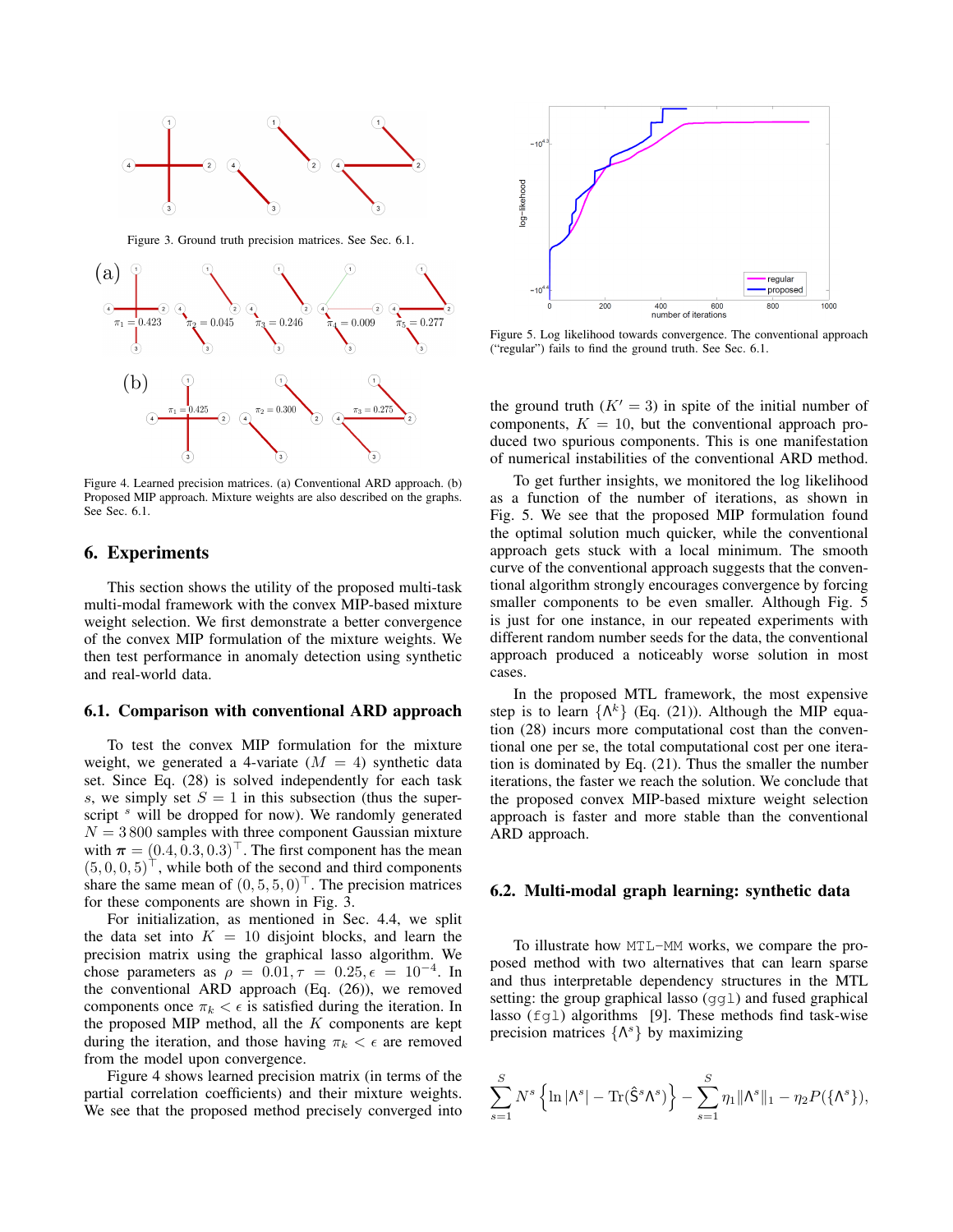

Figure 6. Synthetic data. The sample size is  $N<sup>s</sup> = 300$  for each task.



Figure 7. Learned precision matrices in terms of the partial correlation coefficients. See Sec. 6.2.

where  $\hat{S}^s$  is the sample covariance matrix of the s-th task, and

$$
P(\{\mathbf{\Lambda}^s\}) = \begin{cases} \sum_{i \neq j} \sqrt{\sum_{s=1}^S \Lambda_{i,j}^s}^2 & (\text{gg1})\\ \sum_{s' > s} \sum_{i,j} |\Lambda_{i,j}^s - \Lambda_{i,j}^{s'}| & (\text{fg1}) \end{cases}
$$
(35)

Since the goal of these algorithms to find a single Gaussian graphical model for each task, the anomaly score (2) is defined as  $-\ln\mathcal{N}(\cdot|\hat{\mu}^s, \Lambda^s)$  for each task s, where  $\hat{\mu}^s$  is the sample mean on the s-th task.

We generated a three-task  $(S = 3)$  four-variate  $(M = 4)$ synthetic data. As shown in Fig. 6, the data were generated from three distinctive four-variate Gaussian distributions, say, A, B, and C. The first  $\frac{2}{3}$  and  $\frac{1}{3}$  of task 1 were generated by A and B, respectively. The first  $\frac{1}{3}$  and  $\frac{2}{3}$  of task 2 were generated by A and B, respectively. Task 3 was generated only with C. We also independently generated test data using the same pattern combinations.

To train the MTL-MM model, we split each of the tasks into halves and used them to initialize  $\{(\boldsymbol{m}^k, \Lambda^k)\},$  resulting in  $K = 6$  initial number of clusters. Upon convergence, MTL-MM gave  $K' = 3$  non-empty clusters. We used  $\rho = 0.1$ , which was chosen as the minimizer of the overall anomaly score on the test data (see below).

Figures 7 and 8 show the learned precision matrices and the mixture weights, respectively. The three graphs in Fig. 7 precisely recover the pattern A, B, and C, from left to right, and the mixture weights are also consistent with the training data. This result confirms the capability of our algorithm to capture multi-modal patterns even under heavy noise. We also note that the correct number of clusters is automatically found thanks to the guaranteed sparsity formulation.

Finally, we computed the averaged anomaly score Eq. (4) for each task on the test data. Since the test data follow the same generative model as the training data, the anomaly score *should be small* as long as the learned model is faithful to the ground truth distribution. In Eq. (4), the



Figure 8. Learned mixture weights  $\pi^s$  for  $s = 1, 2, 3$ .

window size was taken as the same as the total number of samples of each task ( $N<sup>s</sup> = 300$ ). To train ggl and fgl, we fixed  $\eta_1 = 0.1$  and computed the anomaly score as a function of  $\eta_2$ . Figure 9 shows the result, where the vertical axes represent the ratio to the overall anomaly scores computed by MTL-MM. We see that ggl and fgl give values close to one only for task 3 while having much larger anomaly scores for tasks 1 and 2, meaning that they failed to capture the underlying distribution correctly. We also see that the group lasso and fused lasso penalties do not help improve the fit of the models. This clearly shows the failure of the existing MTL-based GGM learning approaches in terms of multi-modality in such tasks as 1 and 2.



Figure 9. Averaged overall anomaly score calculated by ggl (dashed line) and fgl (dash-dotted line), relative to that of MTL-MM (solid line at the level of 1). Smaller is better.

#### 6.3. Anomaly detection: London School data

The London School data<sup>1</sup> are widely used benchmark data for multi-task learning. The data contain the score of an examination of students along with other three student-specific attributes (*VRband*, *gender*, *ethnicity*) and five school-specific attributes. We picked schools with more than or equal to 200 students, ending up with  $S = 11$ schools as tasks. Although the original data are not intended for anomaly detection, we held out the students whose *ethnicity* is categorized into "*others*" as anomalous samples. We also randomly picked normal samples so that a half of samples of the test data is normal. To be fair to the unimodal alternatives, we re-labeled the categorical attributes of *VRband* and *ethnicity* so the largest categories come in the middle and the smallest categories come at the both ends. We used only the student-specific variables  $(M = 4)$ , each of which was standardized to have zero mean and unit variance and then was added Gaussian noise of standard deviation of 0.1. As a result, we obtained 2 355 samples in total over  $S = 11$  tasks in the training data, and 104 samples

1. Downloadable at http://www.bristol.ac.uk/cmm/learning/support/ datasets/. See [22] for original descriptions.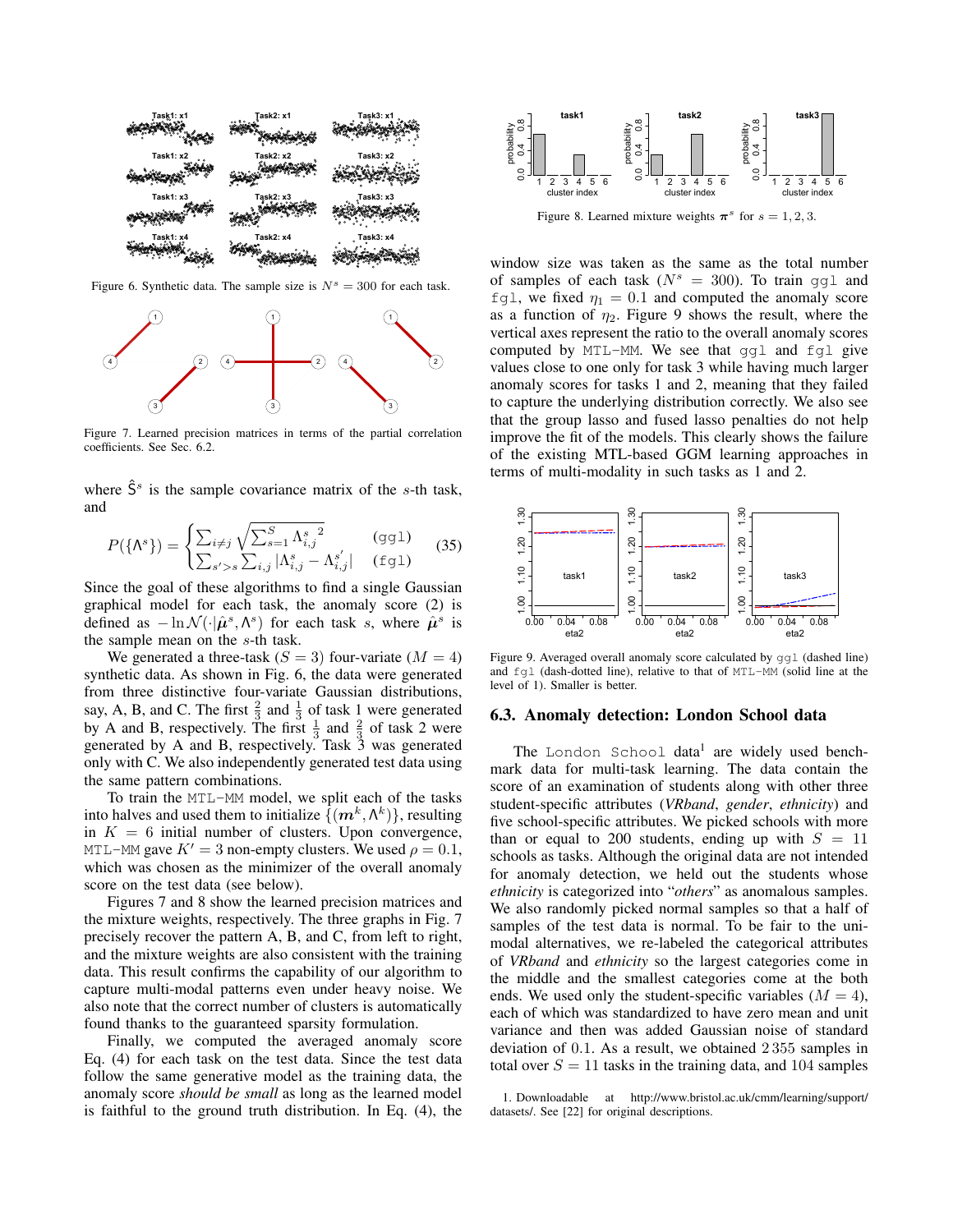

Figure 10. Variable-wise distribution of London School training data with Gaussian noise. Samples are aggregated over  $S = 11$  schools as tasks.

in total in the test data. Figure 10 shows the distribution of the training data for each variable.

We compared the performance of anomaly detection of MTL-MM with ggl and fgl with the ROC (receiver operating characteristic) curve. Equation (2) was used for anomaly scoring. The regularization parameters were chosen so the AUC values are maximized on the test data:  $\rho = 1.1, (\eta_1, \eta_2)_{gg1} = (0.25, 0.25)$ , and  $(\eta_1, \eta_2)_{fg1} =$  $(0.19, 0.13)$ . The  $k$ -means clustering (repeated five times to pick the best one) was used to initialize MTL-MM with two initial clusters for each task, *i.e.*  $K = 22$ . The other parameters were set to be their default values as described in Sec. 4.4. Upon convergence, we had  $K' = 13$  non-empty clusters.

The ROC curves in Fig. 11 clearly show that the proposed multi-modal model outperforms the uni-modal alternatives. The AUC values are summarized in Table 1. As is evident from Fig. 10, the distribution of this data is multi-modal. Even to *ethnicity*, for example, MTL-MM assigned major weights on three Gaussians in most tasks. As a result, the uni-modal alternatives sometimes fail to detect the anomalous samples. This is a clear demonstration of the utility of the proposed mixture model.

#### 6.4. Anomaly detection: Anuran Calls data

Next we applied MTL-MM to Anuran Calls data [23], a real-world data set collected from frog croaking sounds<sup>2</sup>. We picked three major species of *AdenomeraAndre*, *Ameeregatrivittata*, and *HylaMinuta* as tasks  $(S = 3)$ , in which the first ten MFCCs (Mel-frequency cepstral coefficients) were used as the variables  $(M = 10)$ . Although the original data are not intended for anomaly detection, we used the species of *Rhinellagranulosa* as the anomalous class. For each task, we created an equal mixture between the 68 anomalous samples and randomly picked normal samples. The remaining normal samples were used as the training data. As a result, the test data have  $68 \times 2$  samples for each task, and the training data have samples of  $(N^1, N^2, N^3) = (604, 474, 242)$ .



Figure 11. Comparison of anomaly detection performance on the London School data. The test samples are aggregated over the  $S = 11$  tasks.

We again compared the performance of anomaly detection with the ROC curve. To train MTL-MM, we initialized the cluster with the  $k$ -means scheme, where three initial clusters were generated for each task, *i.e.*  $K = 9$ . The parameters  $\rho$ ,  $\eta_1$ ,  $\eta_2$  were chosen so the AUC is maximized, resulting in  $\rho = 9.5, (\eta_1, \eta_2)_{\text{gg1}} = (10^{-2}, 0.02)$ , and  $(\eta_1, \eta_2)_{\text{fg1}} = (10^{-4}, 10^{-5})$ . The other parameters were set to be their default values as described in Sec. 4.4. Upon convergence, we got only  $K' = 2$  non-empty clusters as shown in Fig. 12. For the mixture weight between these, we obtained  $\pi^1 = (0.59, 0.41)^\top$ ,  $\pi^2 = (0.13, 0.87)^\top$ , and  $\pi^3 = (0.00, 1.00)^\top$ . These numbers suggest that the first and second tasks have significant multi-modality. In fact, this is the major reason why they mis-predicted on the test samples, as evidenced by the ROC curves in Fig. 13 and their AUC values in Table 1.

# 7. Conclusion

We have proposed a new framework for collective anomaly detection based on a Bayesian multi-task multimodal sparse mixture of sparse GGMs. By combining the variational Bayes framework with (1) Laplace prior-based sparse structure learning and (2) a novel  $\ell_0$ -based sparse mixture weight selection approach, our formulation has guaranteed dual sparsity over both variable-variable dependency and mixture components, which helps to efficiently learn multi-modal distributions that are very often observed in Internet-of-Things applications. We confirmed that our formulation successfully eliminated the well-known issue

TABLE 1. AUC VALUES.

|                         | MTT <sub>I</sub> -MM | aal   |       |
|-------------------------|----------------------|-------|-------|
| London School (Fig. 11) | 0.967                | 0.714 | 0.770 |
| Anuran Calls (Fig. 13)  | 0.849                | 0.654 | 0.637 |

<sup>2.</sup> Downloadable from UCI Archive at https://archive.ics.uci.edu/ml/.